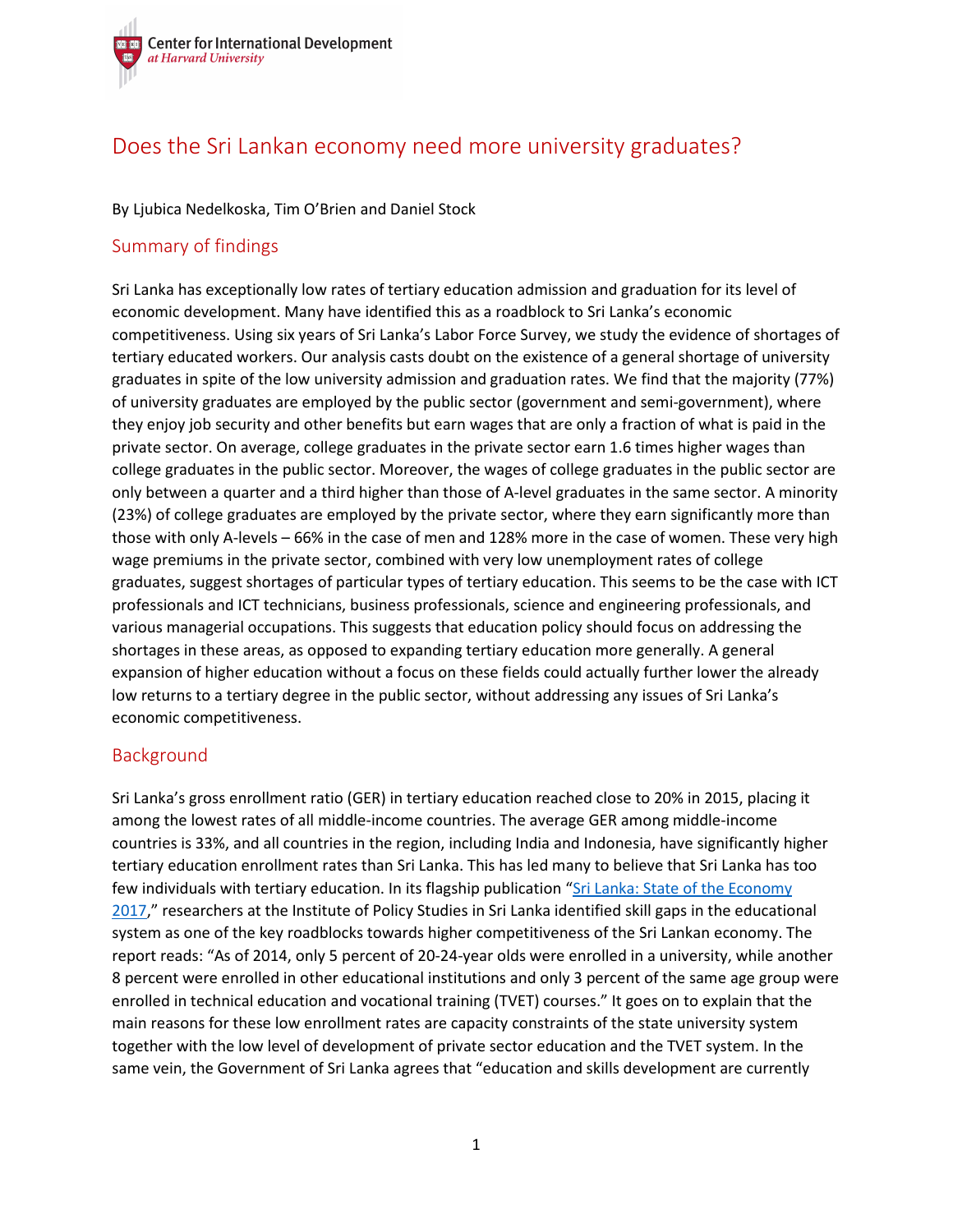inadequate to sustain growth through knowledge-based, competitive economic activities" and plans to increase access to secondary and tertiary education [\(Vision 2025\)](http://www.pmoffice.gov.lk/download/press/D00000000061_EN.pdf).

While education serves various important roles such as intellectual enrichment, social mobility and social status, the primary purpose of education from an economic perspective is to make us more productive on the labor market. Most economists believe that the positive returns to education (i.e., the wage premium associated with an extra year of education keeping other factors constant) observed worldwide suggest that education helps companies become more productive and, in return, these companies are willing to pay higher wages for better-educated employees.

If too few university graduates is a key constraint to higher competitiveness of the economy of Sri Lanka, we would expect to see companies in the private sector fiercely competing for those few new graduates that emerge each year from Sri Lanka's higher education institutions. As a result of this competition, we would expect the unemployment rates of university graduates to be low, and the wage premium they are paid to be high. These two characteristics would together give a clear signal that Sri Lanka is facing shortages of tertiary education graduates.

# Are Sri Lankan university graduates easily finding jobs?

The average annual rate of net university graduates inflows into the labor market between 2011 and 2015 based on Labor Force Survey (LFS) data was around 23,000.<sup>[1](#page-4-0)</sup> On the aggregate, there were about as many net new jobs created for these graduates over the same time period, suggesting a very high job placement rate. As a result, the employment rates for highly educated men remained very high (about 94%), while those of highly educated women even increased, from 73% in 2010 to 84% in 2015 (Figure 1). These aggregate patterns indeed suggest that the labor market of university graduates is tight.<sup>[2](#page-4-1)</sup>



*Figure 1: Unemployment and non-participation rates of university graduates and postgraduates by gender*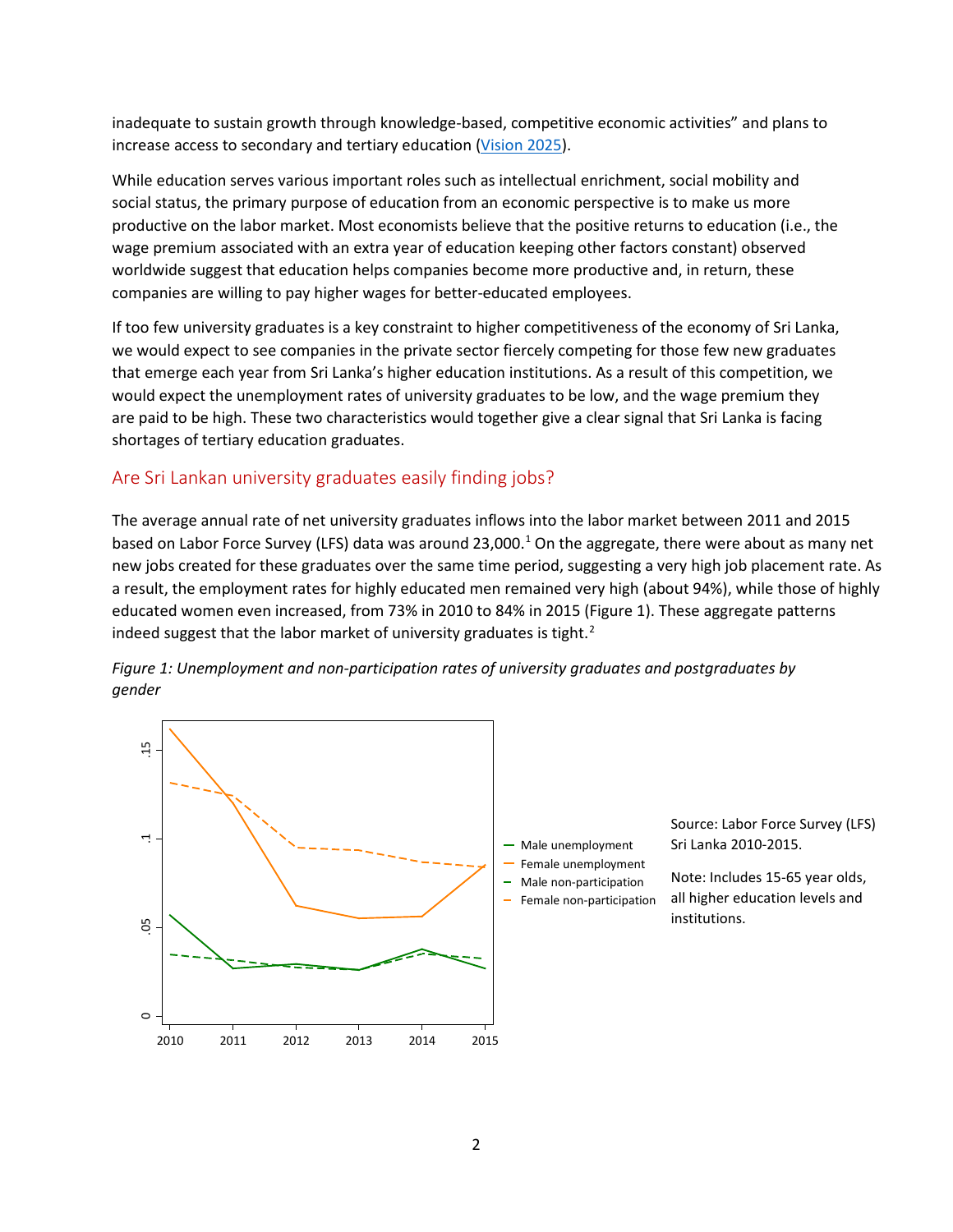### Do university graduates receive high wage premiums at the job?

As a reference, a college graduate in OECD countries, where the supply of tertiary educated is significantly higher than in Sri Lanka, earns about 57% more than a counterpart with no more than a high school education. The United States has earnings premium on the high end at 77%. In Sri Lanka, across all sectors, the premium to tertiary education over A-levels was 51% in 2015 (Figure 2), which is decent, but below the OECD average.<sup>[3](#page-4-2)</sup> Given the low supply and high rate of employment of university graduates, one would expect to see higher wage premiums. This leaves us somewhat puzzled: why should a country with drastically lower supply of university graduates than OECD countries<sup>[4](#page-4-3)</sup> have lower than average returns to tertiary education? Such pattern could indicate that the education obtained through the university system is not particularly valuable to the employers. The average premium could also disguise important differences in the returns to a tertiary degree among different groups of graduates. We think that the group distinction that will help us best explain the above patterns is the one between university graduates who opt to work in the public sector and those who opt to work in the private sector.





Source: Labor Force Survey (LFS) Sri Lanka 2010-2015

Note: Includes 15-65 year olds. To keep the group of college graduates homogenous, the premium is estimated for those with Bachelor's degrees only, i.e., we exclude those with postgraduate degrees. Each estimate is the coefficient of a dummy variable indicating whether a person completed a Bachelor's degree from a Mincer regression that

controls for potential work experience and labor market entry cohort effects. Separate regressions were run for each year and gender combination. The reference educational category is those with completed A levels. The dependent variable is the log of the real hourly wage.

In 2015, the private sector only employed 23% of all university graduates, while the government and the semi-government sector employed the other 77%. This casts a doubt on the claim that the private sector is hungry for university graduates in general. The patterns of premiums to a college degree by sector introduce another layer of complexity to the story. The premium is low in the public sector, where college-educated men earned a 36% premium over A-levels and college-educated women earned a 25% premium over A-levels in 2015. Whereas in the private sector, college-educated men earned a 66% premium over A-levels and college-educated women earned a whopping 128% premium (Figure 3). A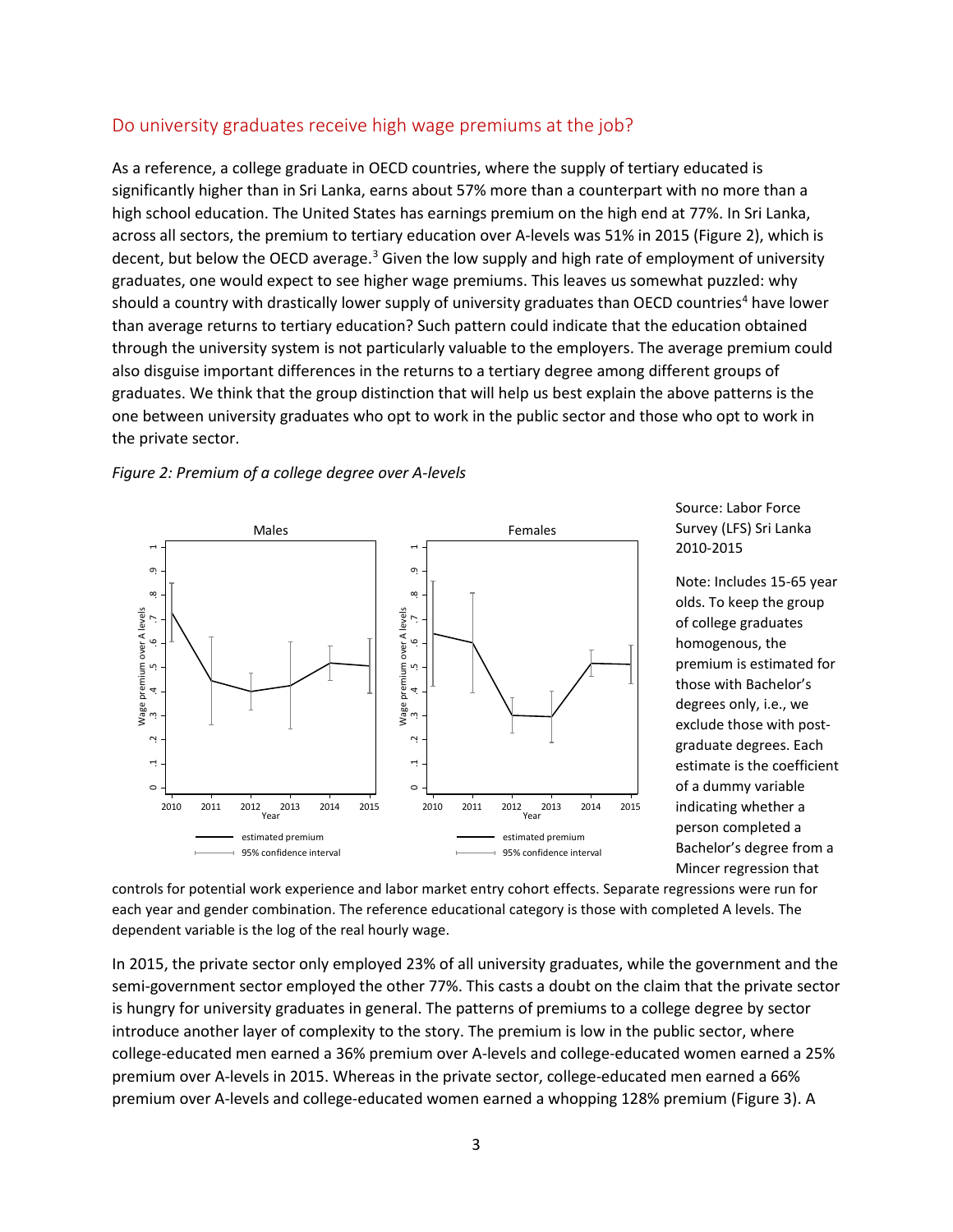further comparison of the university graduates in the public versus the private sector shows that a male university graduate, on average, earned 1.5 times more per month in the private sector than in the public sector, while a female university graduate, on average, earned 1.7 times more.

*Figure 3: Premiums to tertiary education by sector and gender*



Source: Labor Force Survey (LFS) Sri Lanka 2010-2015.

Note: Includes 15-65 year olds. To keep the group of college graduates homogenous, the premium is estimated for those with Bachelor's degrees only, i.e., we exclude those with postgraduate degrees. Each estimate is the coefficient of a dummy variable indicating whether a person completed college education from a Mincer regression that controls for potential work experience and labor market entry cohort effects. Separate regressions were run for each year, sector and gender combination. The reference educational category is those with completed A levels. The dependent variable is the log of the real hourly wage.

# Why is the private sector employing few university graduates but paying significant premiums, while the public sector is employing many but paying them low premiums?

Why don't more university graduates go to the private sector where wages are high, and capture some of these earnings differences? There can be different reasons for this, but here we will focus on one very important reason. The types of university graduates that the private sector needs are quite specific. They are different from those employed by the public sector and different from the majority of graduates produced by the university system. The most common professions for university graduates in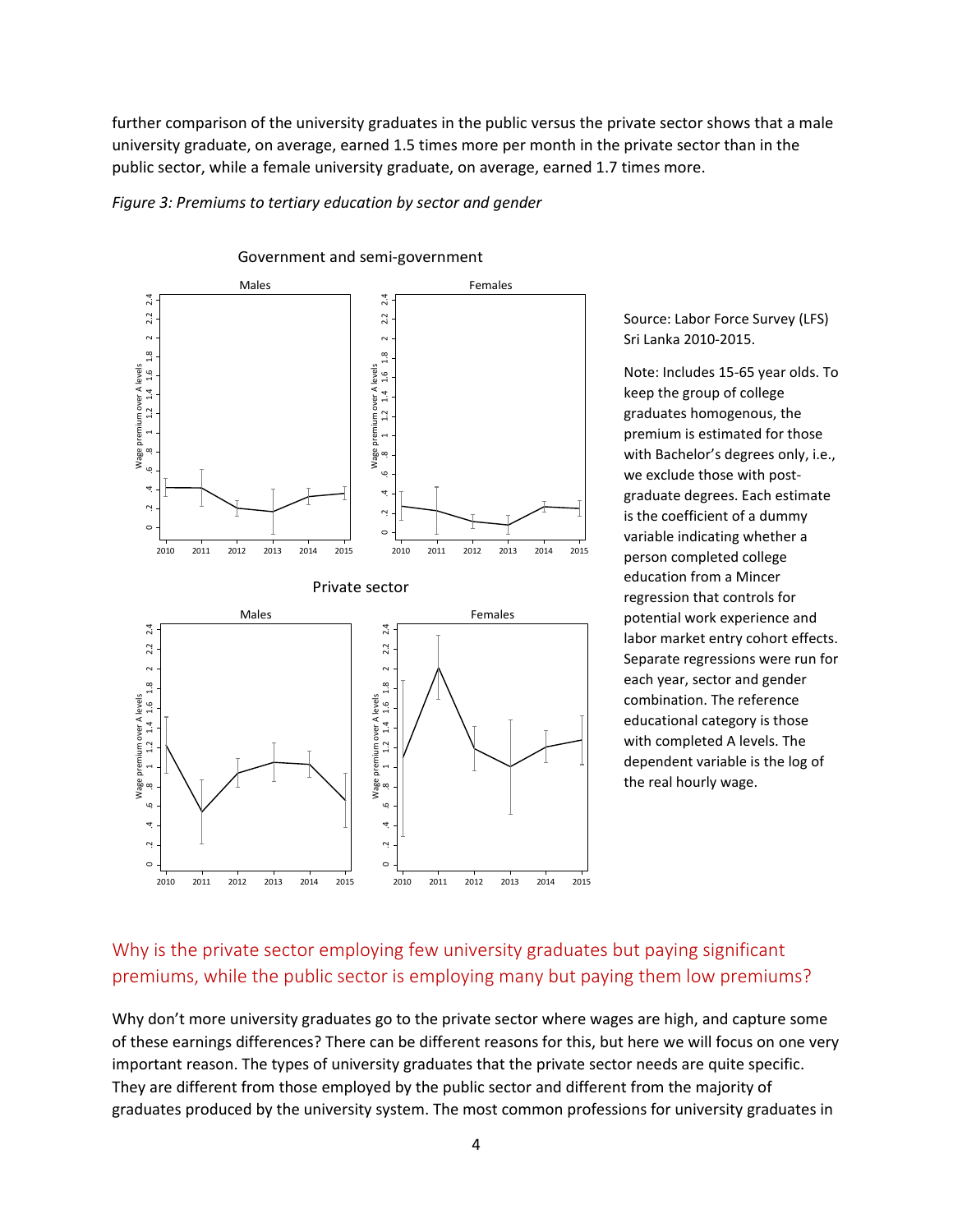the private sector are: managers and production managers (25%), science and engineering professionals (14%), business administration associate professionals (10%), teaching professionals (9%), business and administration professionals (6%), ICT professionals (5%) and science and engineering technicians (5%). The most common professions for university graduates in the public sector are: teaching professionals (45%), business administration associate professionals (18%), clerks (8%), and health professionals (8%) (Figure 4).



#### *Figure 4: Occupational composition of university graduates by sector*

**Private sector** Public sector (government and semi-government)

<span id="page-4-2"></span><span id="page-4-1"></span><span id="page-4-0"></span>Source: Labor Force Survey (LFS) Sri Lanka 2010-2015.

Note: Includes 15-65 year olds. The estimated shares are averages over 6 years. Sorted by share of employees in the private sector. Includes the 17 (out of 38) largest occupations in the private sector. All excluded occupations contribute less than 1% of employment in both the private and the public sector.

<span id="page-4-3"></span>The value attached to each of these professions very likely differs and that could explain a significant chunk of the public-private sector wage differentials as discussed below. Before we move on, however, we should mention two other reasons that might further explain the public-private sector wage differentials, but which we are not able to study at this point. First, the real earnings differential between the public and the private sector may be smaller in reality if the public sector provides its employees with more generous fringe benefits and job security than the public sector. Second, the employees that the private sector employs may be positively selected among the overall pool of college graduates even within the same occupations, meaning that they have higher skills, knowledge and abilities than the college graduates employed in the public sector.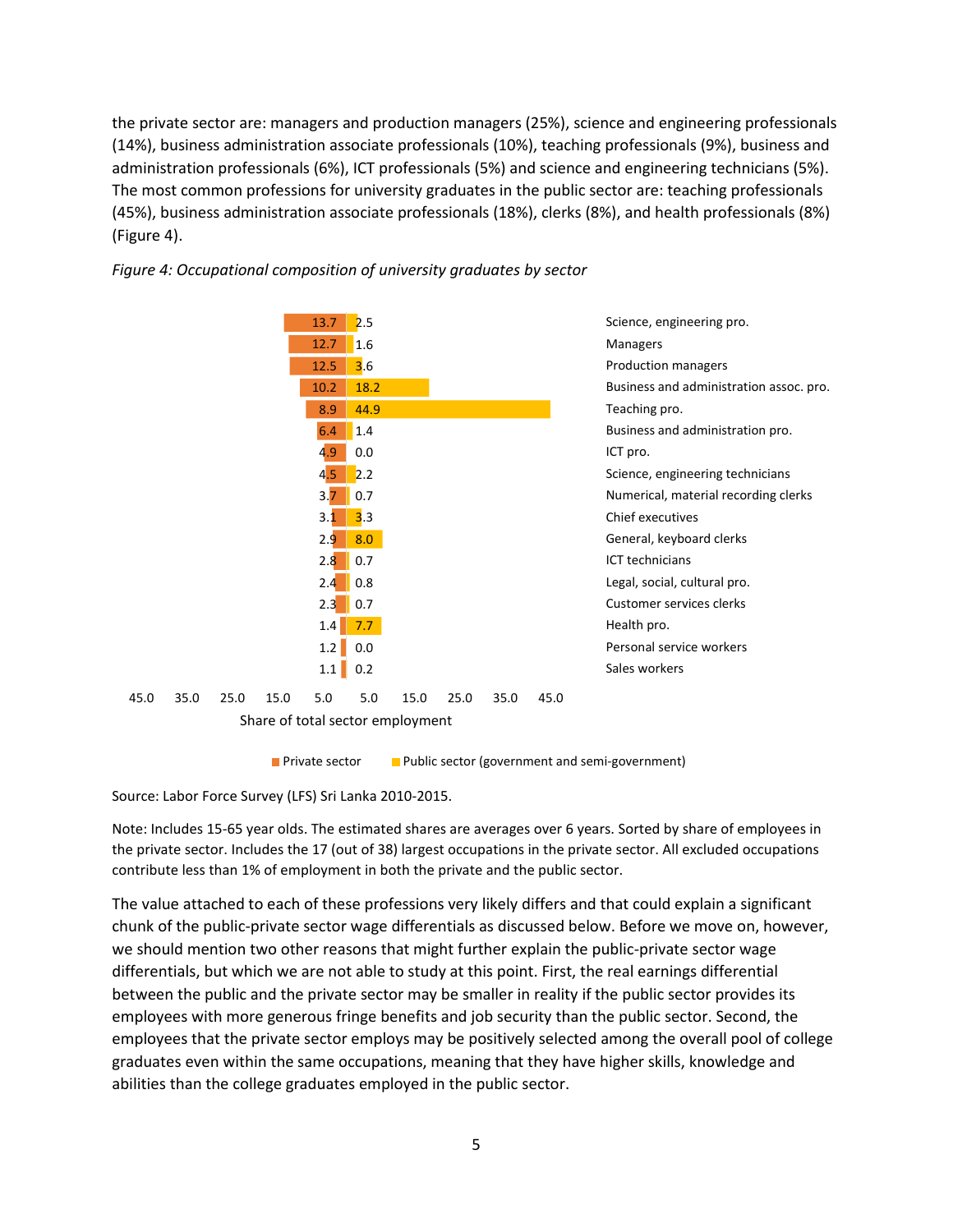#### Which professions are most likely in short supply?

We compare the hourly wages of university graduates in various occupations, regardless of whether public or private sector, to the hourly wages of the teaching professionals (the largest group among university graduates). We control for the level of labor market experience, gender, cohort effects, and for whether one has a post-graduate degree, to ensure that we compare the wages of individuals that are otherwise similar. ICT professionals earn 106% more than teaching professionals; production managers and chief executives earn 33-35% more; engineers earn 25% more; and health professionals and ICT technicians earn 24% more than teaching professionals (Figure 5). Having a post-graduate degree is associated with additional 20% premium. As anticipated, most of the professions with higher returns than the teaching profession are typically employed in the private sector. By paying wages significantly higher than the ones of the typical employee with tertiary education, the private sector is signaling that they need these specific professions and that they may have hard time finding such candidates in the Sri Lankan labor market. In other words, these are the professions/educational fields where an expansion of the tertiary education could most likely help relax a skill shortage constraint. Outside these professions, we find little evidence of educational shortages at the tertiary level.

#### *Figure 5: Occupational premiums among university graduates*



Source: Labor Force Survey (LFS) Sri Lanka 2010-2015.

dependent variable is the log of the real hourly wage.

Note: Includes 15-65 year olds, all sectors, tertiary graduates only. Results from a Mincerlike equation, but with occupational dummies instead of education. Controls include potential labor market experience and its square term, labor market cohort dummies, a gender dummy and a dummy for having a postgraduate degree. The whiskers correspond to the 95% confidence intervals. The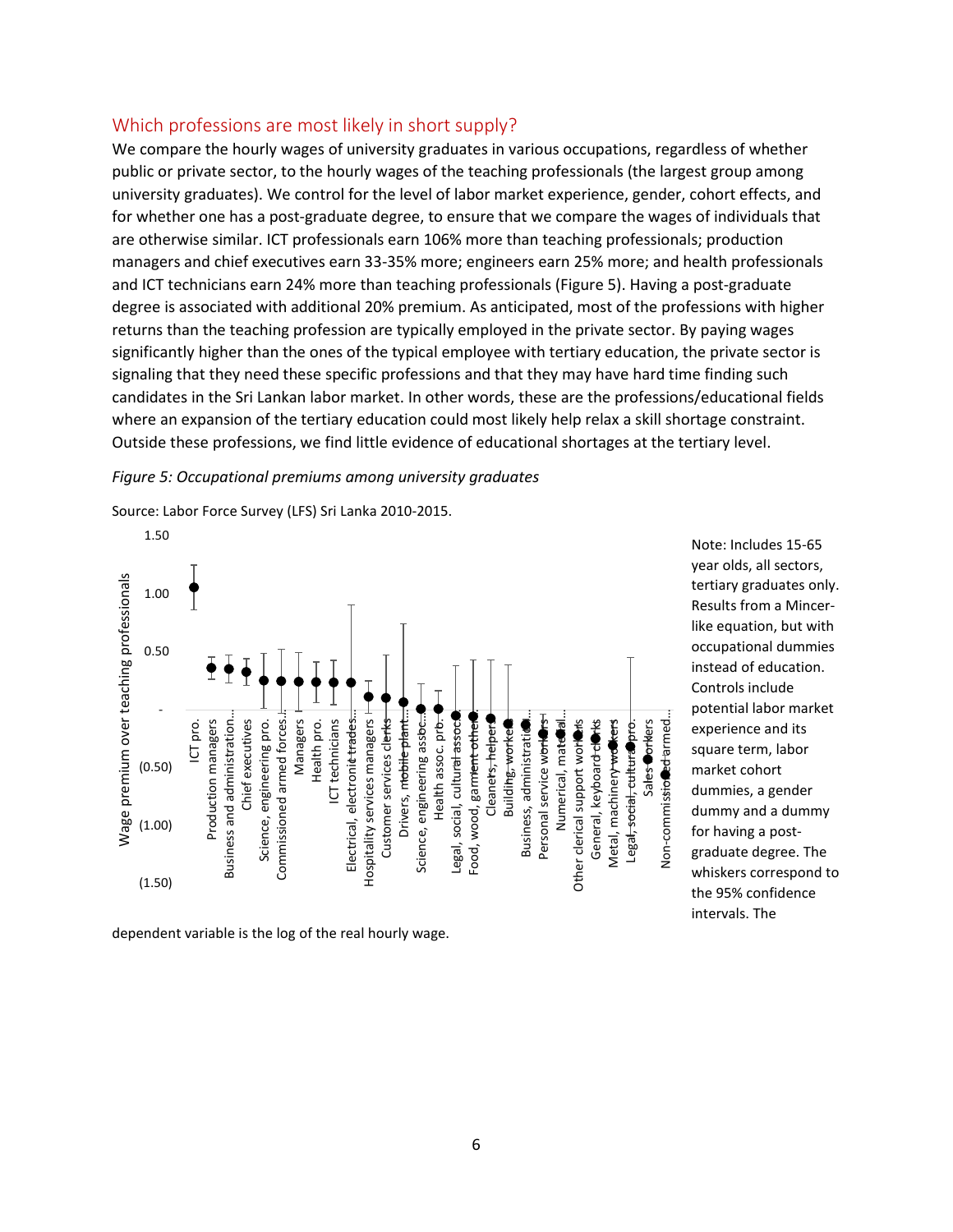### Conclusions and policy discussion

Using data from the Labor Force Survey of Sri Lanka (2010-2015), we study the claim that skill gaps resulting from the restrictive tertiary education system of Sri Lanka present a serious challenge to the economic competitiveness of Sri Lanka. Theoretically, skill gaps can restrain companies' choice of employees, both in terms of numbers and quality. There are two straightforward tests that we perform in order to see whether such skill gaps exist. First, we check if college graduates have an easy time finding jobs in Sri Lanka, and second, we measure the returns to their college degrees. We expect that employment rates are high and returns to education are high for degrees that are in short supply. We find that this is the case only with a subset of occupations/educational fields at the university level: ICT professionals and technicians, managers and executives, business and administration professionals, science and engineering professionals, and health professionals. The majority of these are employed in the private sector where, the returns to a college degree are high. However, the private sector only employs 23% of all university graduates, while the public sector (government and semi-government) employ the other 77%. The public sector pays 40% less than the private sector wages paid to university graduates on average. Unless the public sector vastly compensates for this wage differential with more generous fringe benefits and higher job security, we have to conclude that we only find evidence for skill gaps in a fraction of Sri Lanka's college majors listed above.

The Vision 2025 of the Government of Sri Lanka (GoSL) envisages an expansion of the tertiary education system. Our findings inform that, when doing so, GoSL should focus on the expansion of particular college majors, and not on the general expansion of the higher education system. Increasing the access to ICT, managerial, engineering, business and healthcare professions in particular would benefit the Sri Lankan economy as it will expand the companies' choice of workers and enable them to grow faster that they can do now.

A question to explore further is whether the scope of this expansion should go beyond the system of higher education, and include the system of vocational training and secondary education. Previous research (Dundar et al. 2017) has shown that the capacity of science and engineering education at the tertiary level is restricted by the low capacity of the secondary education to equip the students with the basics of science, meaning that the expansion of tertiary education in these fields will need to be accompanied by expansion of science education at the secondary level. Moreover, Sri Lanka has a welldeveloped system of vocational training and it is worthwhile exploring whether the TVET could partially help bridge some of these gaps with strong participation of the private sector that is facing the skill shortages.

Finally, like most developing economies, Sri Lanka faces significant brain drain. Sri Lanka is a net exporter of many professions including engineers and engineering technicians (CID 2018). Although Sri Lanka pays high wages for engineers relative to other professions in the country, Sri Lanka does not pay internationally competitive wages for their professionals. The salary of a mid-level engineer in Colombo for instance was among the lowest in Asia and Oceania in 2012 (JETRO 2013) – about half of what a midlevel engineer is paid in Beijing and only 16% of what the equivalent engineer is paid in Singapore. However, Sri Lanka does not have a choice but to further expand the supply of shortage professions. Only a supply push can help the existing industry expand and potentially attract further capital investments, including foreign investments in Sri Lanka.